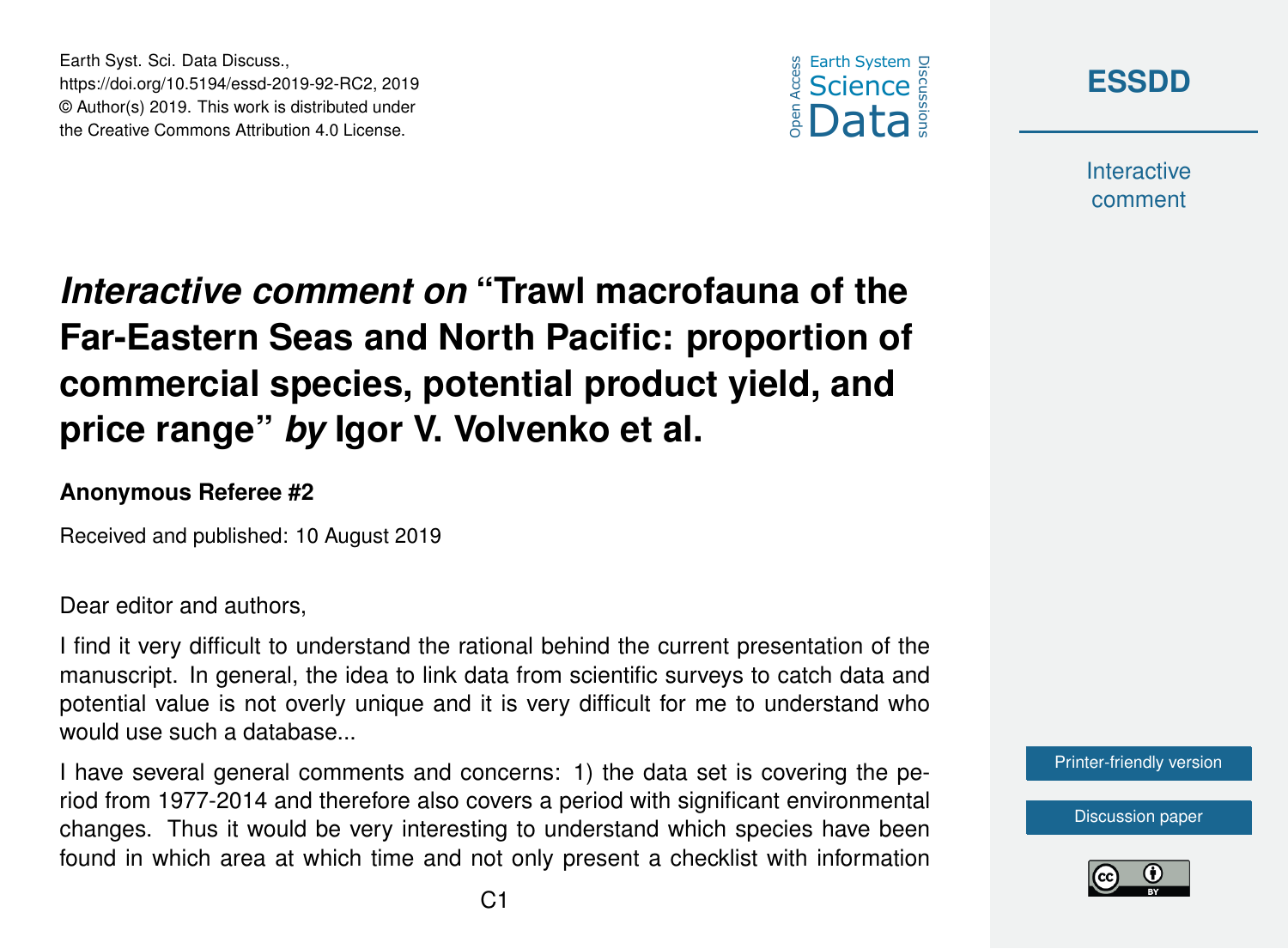wheteher a soecies has been caught with which gear... I would imagine that coverage of surveys in a given year varies and thus a statsitical survey index for each species for each year would be deemed more useful than just the presence or absence in a given area... Also, how is abundance and distribution related to a number of variable like water temperature or atmospheric indices influencing temperature and currents? Can future abundance and distribution be estimated?

2) the same is true for catch data: instead of a current status of exploitation indicating just if a species is exploited or not, the actual catch in a given year would be a useful information to identify trends in exploitation

3) ex-vessel prices are dependent on many things and are normally highly volatile. Thus a minimum price seems not very meaningful as information. Again, the trend of the price in relation to at least the catch in that specific area and the global catch of that species would be more helpful. If there are several global stocks exploited of the same species, e.g. cod. then price of fish harvested from small stocks is likely highly dependent on the largest catch of that species (e.g. Barents Sea cod is driving the global price and not North Sea cod or Baltic cod...). Price of a given species is also dependent on current preferences and substitution elasticity, i.e. that if species are easy to substitute with other fish like Alaska Pollock with other fish with white meat, than price is not only dependent on the current catch of this one species. The influence of preference can be clearly seen for example on roe of pacific herring, which is mainly consumed as sashimi and sushi in Japan. The change in preference over the last decade has already a large impact on demand, price and catch...

A very valuable information would be the relation between harvested 'species' and actual species, e.g. are several species harvested as one species than there is the risk of overharvesting the least resilient species of that complex.

In light of my above comments I am left a bit clueless of what to recommend, but as this is an interactive review, I am very interested in the answer of the authors on this.

## **[ESSDD](https://www.earth-syst-sci-data-discuss.net/)**

**Interactive** comment

[Printer-friendly version](https://www.earth-syst-sci-data-discuss.net/essd-2019-92/essd-2019-92-RC2-print.pdf)

[Discussion paper](https://www.earth-syst-sci-data-discuss.net/essd-2019-92)